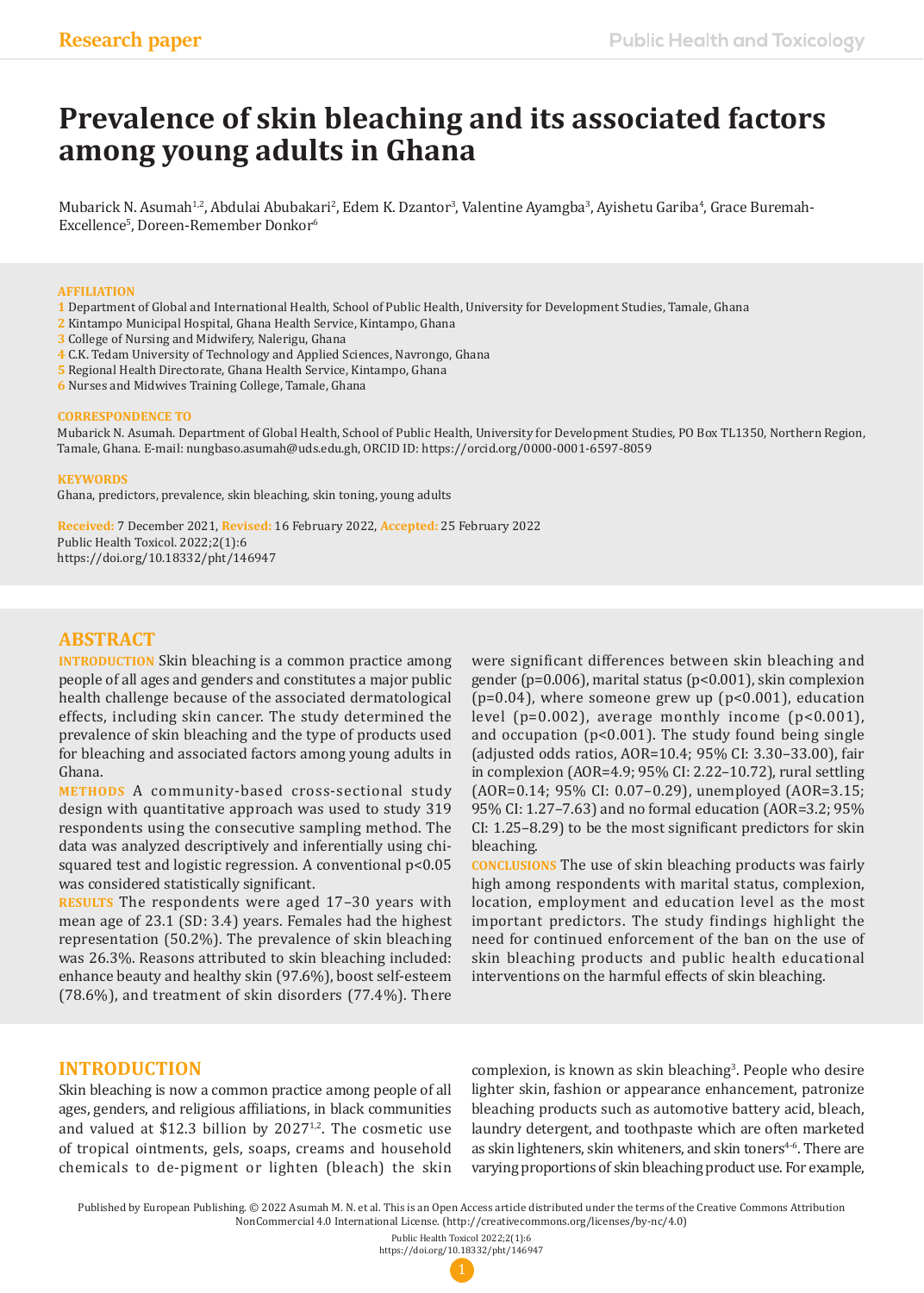in Nigeria 77% of women bleach their skin thus making it the greatest rate of bleaching product usage in Africa'. Also, 52–67% of women in Dakar, and Senegal, used skin bleaching products<sup>6,8,9</sup>. In Cameroon, majority of young adults practiced skin bleaching<sup>10</sup>. Though skin bleaching is often associated with women, some studies have reported usage among men<sup>11</sup>. For instance, in Nigeria, 72% of ladies use some form of skin bleaching products compared to  $28\%$  of men<sup>12</sup>.

Most Ghanaian women believe that beauty is incomplete if their skin remains black; they would go to great lengths to transform their natural dark skin color to a lighter one by bleaching it with chemicals, soaps, lotions, and other products $13$ . The popular Ghanaian saying 'ahoofe kasa' (beauty talks) lends credence to the active use of skin lightening agents by Ghanaians<sup>14</sup>. This growing misconception about skin bleaching has pushed most women into patronizing cosmetic agents such as kojic acid, corticosteroids, and hydroquinone-based products<sup>15,16</sup>. In Ghana, the prevalence of skin bleaching is reported to range 30.0–65.6%<sup>14,17</sup>, predominantly among females<sup>18</sup>. Studies on skin bleaching in Ghana are limited, especially in Northern Ghana, despite the increasing rate of skin bleaching products usage in Ghana. This study therefore assessed the prevalence of skin bleaching and associated factors among young adults in the North Gonja District of the Savannah Region, Ghana.

### **METHODS**

### **Study design and setting**

The study design used was a community based crosssectional study with quantitative approach. The study was conducted in the North Gonja District of the Savannah Region of Ghana with Daboya as the district capital. The North Gonja District Assembly was established by legislative instrument (LI) 2065 (2012). It shares boundaries with West Gonja and Wa East districts to the West, Tolon District to the East, Mamprugu-Moagduri and Kumbungu districts to the North and Central Gonja to the South. According to Ghana's Population and Housing Census (2010) the district's population was 5516919.

#### **Inclusion and exclusion criteria**

The study included both males and females aged 17–30 years who resided in North Gonja, who are of sound mind, and agreed voluntarily to participate in the study. All members outside these criteria were excluded from this study.

#### **Sample size and sampling techniques**

In this research, the sample size was computed using the Snedecor and Cochran<sup>20</sup> formula with N=sample size, z score of a 95% confidence level equivalent to 1.96, p=30% (prevalence of skin bleaching use in Ghana)14, q=estimated proportion who did not use bleaching products (1-p = 0.7), and margin of error of the study m=0.05. From the above, the sample minimum sample size required to be representative was 323 young adults. These young adults were recruited into the study using the consecutive sampling techniques (also known as total enumerative sampling). In every community visited, every subject who presented himself/ herself over a given period who satisfy the inclusion criteria was recruited for the study. The process was repeated in each community until the sample size was reached.

### **Data collection tools and procedures**

A structured questionnaire was used to gather data for this study. The questionnaire was designed by the authors after reviewing relevant literature on skin bleaching<sup>13,15,18,21</sup>. To ensure the reliability of the data collection tool, the questionnaire was piloted among 30 young adults in the West Gonja Municipality. The piloting allowed the researchers to modify the questionnaire to solicit the right responses from the respondents. The questionnaire was then digitized, using Google Forms, and subsequently shared among respondents in the North Gonja District who consented to participate. Respondents who were available were given the access to the questionnaire via e-mail or WhatsApp contact number. For those who could not read or write, the researchers assisted them by explaining each item on the questionnaire via phone or one-on-one approach to data collection COVID-19 protocols.

### **Data analysis and presentation**

All 323 respondents returned filled questionnaires, representing 100% response rate. However, after all questionnaires were checked for completeness and signing of the consent form, 319 questionnaires were considered for analysis. The data were subsequently exported to Stata version 14 and analyzed. Descriptive statistics such as frequencies and percentages were generated using tables and graphs for categorical variables and means and standard deviations for continuous variables. Chi-squared analysis was performed to determine the association between sociodemographic characteristics and use of skin bleaching products. Similarly, a binary logistic regression was performed to assess the predicators of skin bleaching usage. A p<0.05 was considered statistically significant in this study.

To control for confounding variables, only variables that were significant (p<0.05) at the bivariate analysis (chisquared analysis was performed to determine the association between sociodemographic characteristics and use of skin bleaching products) were used to estimate the multiple logistic regression model (adjusted model) to determine the predicators. The p-value less than 0.05 was selected because of its closeness to zero (0), thus would reveal the most desire effect and improved model<sup>22</sup>.

### **Ethical Considerations**

Administrative approval for the study was sought from the North Gonja District Assembly. For the community entry, the researchers sought permissions from the Assembly Members (Representatives of the community members at the district)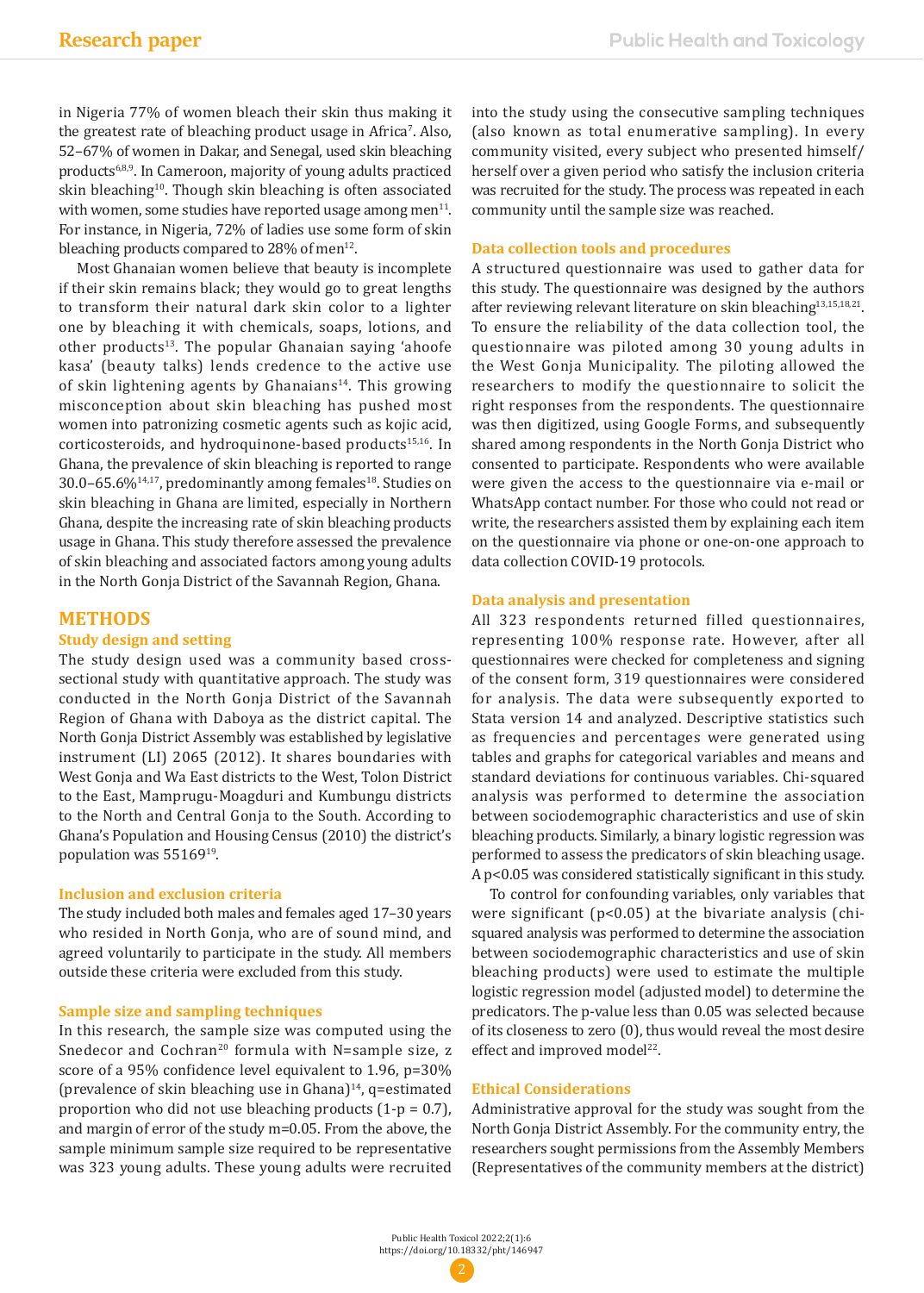after explaining the aim and scope of the study. Respondents provided both verbal and written consent. Consenting to participate in the study did not bond respondents and they had the liberty to withdraw at any point of the data collection process. The researchers observed the ethical principles for medical research involving human subjects<sup>23</sup>.

# **RESULTS**

### **Sociodemographic characteristics of respondents**

Participants' age ranged 17–30 years with mean age of 23.1 (SD: 3.4) years. Most of the respondents were aged 21–25 years (48.6%) with females having the highest representation (50.2%). Majority of the respondents were single (72.4%), dark skin complexion (77.1%), urban dweller (51.1%) and most with tertiary education (n=75; 23.5%). Majority of the participants on the average earned ≤1000 GHS monthly (n=200; 62.7%). The Gonjas were the majority ethnic group (52.4%). Majority of the respondents were employed (66.1%). However, 37% worked in the private sector (Table 1).

# **Awareness and knowledge of skin bleaching among respondents**

All respondents were aware of skin bleaching with the source of first information on skin bleaching from teachers or literature (34.5%). The majority of respondents were knowledgeable in skin bleaching (71.8%). About 84.3% of respondents said that skin bleaching involved making the skin smooth. A higher proportion of the respondents (93.4%) indicated that stretch marks and skin cancer (93.4%) are largely caused by skin bleaching (Table 2).

### **Prevalence and use of skin bleaching products**

Self-reported use of skin bleaching products was 26.3% with majority (67.9%) using less than two skin bleaching products. Users of skin bleaching products preferred locally made skin toning products (46.4%). Major factors users of skin bleaching products consider in the selection of the skin products comprised effectiveness of product (85.7%), affordability (82.1%), ingredients and brand of the product (77.4%).

Majority of the respondents (76.5%) had knowledge of the dangers of skin bleaching or toning products. The common dangers identified by respondents include skin cancer (40.1%) and wrinkled skins in old age (17.6%). Most of the respondents had knowledge of the ingredients used in the bleaching products (37.6%), and checked the expiry date before buying (49.5%). Reasons attributed to skin bleaching included enhance beauty and healthy skin (97.6%), boost self-esteem (78.6%), and treatment of skin disorders  $(77.4\%)$ . Majority of the respondents  $(94.0\%$  and  $97.5\%)$ said the skin bleaching products are obtained from cosmetic shops and open market, respectively (Table 3).

# **Association between sociodemographic characteristics and skin bleaching**

A significant difference was observed between gender

# **Table 1. Sociodemographic characteristics of respondents in Ghana, 2021 (N=319)**

| <b>Characteristics</b>              | n (%)      |
|-------------------------------------|------------|
| Age (years)                         |            |
| $\leq$ 20                           | 86 (27)    |
| $21 - 25$                           | 155 (48.6) |
| $26 - 30$                           | 78 (24.5)  |
| Gender                              |            |
| Female                              | 160 (50.2) |
| Male                                | 159 (49.8) |
| <b>Marital status</b>               |            |
| Married                             | 88 (27.6)  |
| Single                              | 231 (72.4) |
| <b>Skin complexion</b>              |            |
| Dark                                | 246 (77.1) |
| Fair                                | 73 (22.9)  |
| Where did you grow up?              |            |
| Rural                               | 156 (48.9) |
| Urban                               | 163 (51.1) |
| <b>Education level</b>              |            |
| No formal education                 | 51(16)     |
| Primary                             | 54 (16.9)  |
| Junior high school/middle school    | 66 (20.7)  |
| Senior high school/vocational       | 73 (22.9)  |
| Tertiary                            | 75 (23.5)  |
| <b>Average monthly income (GHS)</b> |            |
| $≤1000$                             | 200 (62.7) |
| 1000-2000                           | 51(16)     |
| $\geq$ 2000                         | 68 (21.3)  |
| <b>Ethnicity</b>                    |            |
| Gonja                               | 167 (52.4) |
| Kamara                              | 53 (16.6)  |
| Akan                                | 23(7.2)    |
| Dagomba                             | 11(3.4)    |
| Mamprusi                            | 41 (12.9)  |
| Waala                               | 8(2.5)     |
| <b>Others</b>                       | 16(5)      |
| <b>Occupational status</b>          |            |
| Public sector employment            | 36 (11.2)  |
| Private sector employment           | 118 (37.0) |
| Self-employed                       | 57 (17.9)  |
| Unemployed                          | 108 (33.9) |

GHS: 1000 Ghana Cedis about 141 US\$.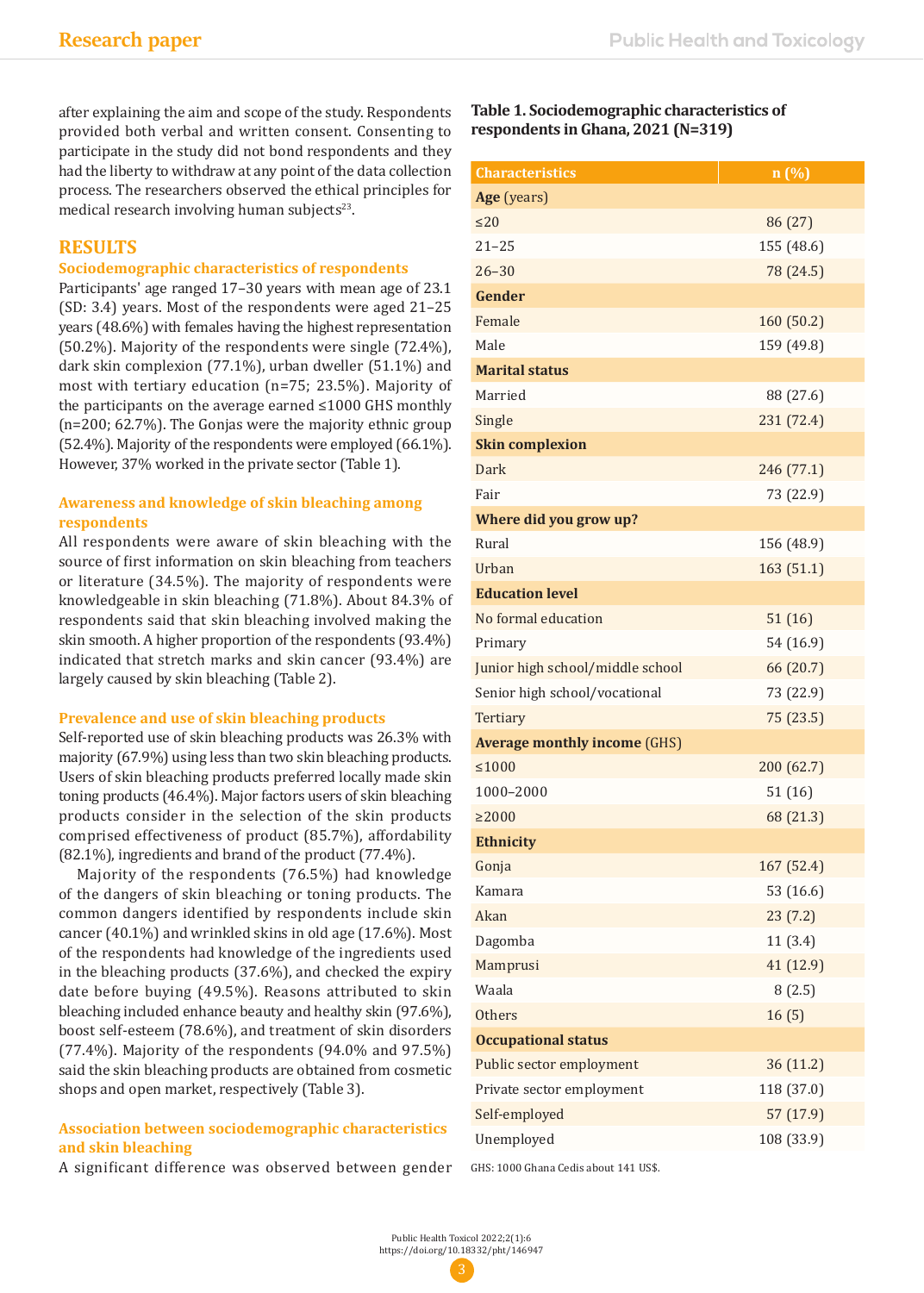**Table 2. Awareness and knowledge of skin bleaching among young adults in Ghana, 2021 (N=319)**

| <b>Variables</b>                                   | n (%)      |
|----------------------------------------------------|------------|
| <b>Heard about skin bleaching</b>                  |            |
| <b>Yes</b>                                         | 319 (100)  |
| No                                                 | $\Omega$   |
| <b>First source of information on</b><br>bleaching |            |
| Family member                                      | 54 (16.9)  |
| Friends                                            | 93 (29.2)  |
| Media (TV/radio)                                   | 62 (19.4)  |
| Teacher/literature                                 | 110 (34.5) |
| Knowledge about skin bleaching                     |            |
| <b>Yes</b>                                         | 229 (71.8) |
| No                                                 | 90 (28.2)  |
| What is skin bleaching about*                      |            |
| Changing human color                               | 124 (54.1) |
| Using chemicals on the skin                        | 99 (43.2)  |
| Making the skin smooth                             | 193 (84.3) |
| <b>Skin bleaching causes stretch</b><br>marks      |            |
| Yes                                                | 298 (93.4) |
| No                                                 | 21(6.6)    |
| <b>Skin bleaching causes cancer</b>                |            |
| <b>Yes</b>                                         | 298 (93.4) |
| No                                                 | 21(6.6)    |
|                                                    |            |

\*Multiple responses.

# **Table 3. Prevalence and use of skin bleaching products among young adults, 2021 (N=319)**

| <b>Variables</b>                                                          | n(%)       |
|---------------------------------------------------------------------------|------------|
| Have you used skin bleaching products?                                    |            |
| Yes                                                                       | 84 (26.3)  |
| No                                                                        | 235 (73.7) |
| Number of skin toning products used in<br>the last 12 months <sup>a</sup> |            |
| <                                                                         | 57 (67.9)  |
| $>2$ .                                                                    | 27(32.1)   |
| Preferred skin toning products <sup>a</sup>                               |            |
| Local                                                                     | 39(46.4)   |
| International                                                             | 21(25)     |
| <b>Both</b>                                                               | 24(28.6)   |
|                                                                           |            |

# **Table 3.** Continued

| <b>Variables</b>                                                          | n (%)      |
|---------------------------------------------------------------------------|------------|
| <b>Factors you consider in choosing</b><br>bleaching product <sup>b</sup> |            |
| Brand of the product                                                      | 65 (77.4)  |
| Affordability                                                             | 69 (82.1)  |
| <b>Effectiveness of product</b>                                           | 72 (85.7)  |
| Ingredients                                                               | 65 (77.3)  |
| Advertisement                                                             | 60 (71.4)  |
| Friends' recommendation                                                   | 45 (53.6)  |
| Knows danger of using skin bleaching/<br>toning products                  |            |
| Yes                                                                       | 244 (76.5) |
| No                                                                        | 75 (23.5)  |
| Dangers of skin bleaching <sup>b</sup>                                    |            |
| Skin cancer                                                               | 128 (40.1) |
| Wrinkled skins in old age                                                 | 56 (17.6)  |
| Easy cuts                                                                 | 12(3.8)    |
| Loss of life                                                              | 9(2.8)     |
| Multicolored skin                                                         | 45 (14.1)  |
| Know ingredients in cosmetic products                                     |            |
| Yes                                                                       | 120 (37.6) |
| N <sub>0</sub>                                                            | 199 (62.4) |
| <b>Examine cosmetic before purchase</b>                                   |            |
| <b>Yes</b>                                                                | 195 (61.1) |
| No                                                                        | 124 (38.9) |
| <b>Check expiry date before buying</b><br>cosmetics                       |            |
| <b>Yes</b>                                                                | 158 (49.5) |
| N <sub>0</sub>                                                            | 161 (50.5) |
| Know safety requirement in using cosmetics                                |            |
| Yes                                                                       | 114 (35.7) |
| N <sub>0</sub>                                                            | 205 (64.3) |
| What makes people bleach their skin <sup>b</sup>                          |            |
| Enhance beauty and heathy skin                                            | 82 (97.6)  |
| Boost self-esteem                                                         | 66 (78.6)  |
| Get better jobs                                                           | 8(9.5)     |
| Shows higher social class                                                 | 8(9.5)     |
| Treats skin disorders                                                     | 65 (77.4)  |
| Where to get skin bleaching/toning                                        |            |
| products <sup>b</sup>                                                     |            |
| Cosmetic shops                                                            | 300 (94.0) |
| Online portal                                                             | 227 (71.2) |
| Pharmaceutical shops                                                      | 162 (50.8) |
| Open market                                                               | 311 (97.5) |
| <b>Traditional medical practitioners</b>                                  | 93 (29.2)  |

a n=84. b Multiple responses.

Continued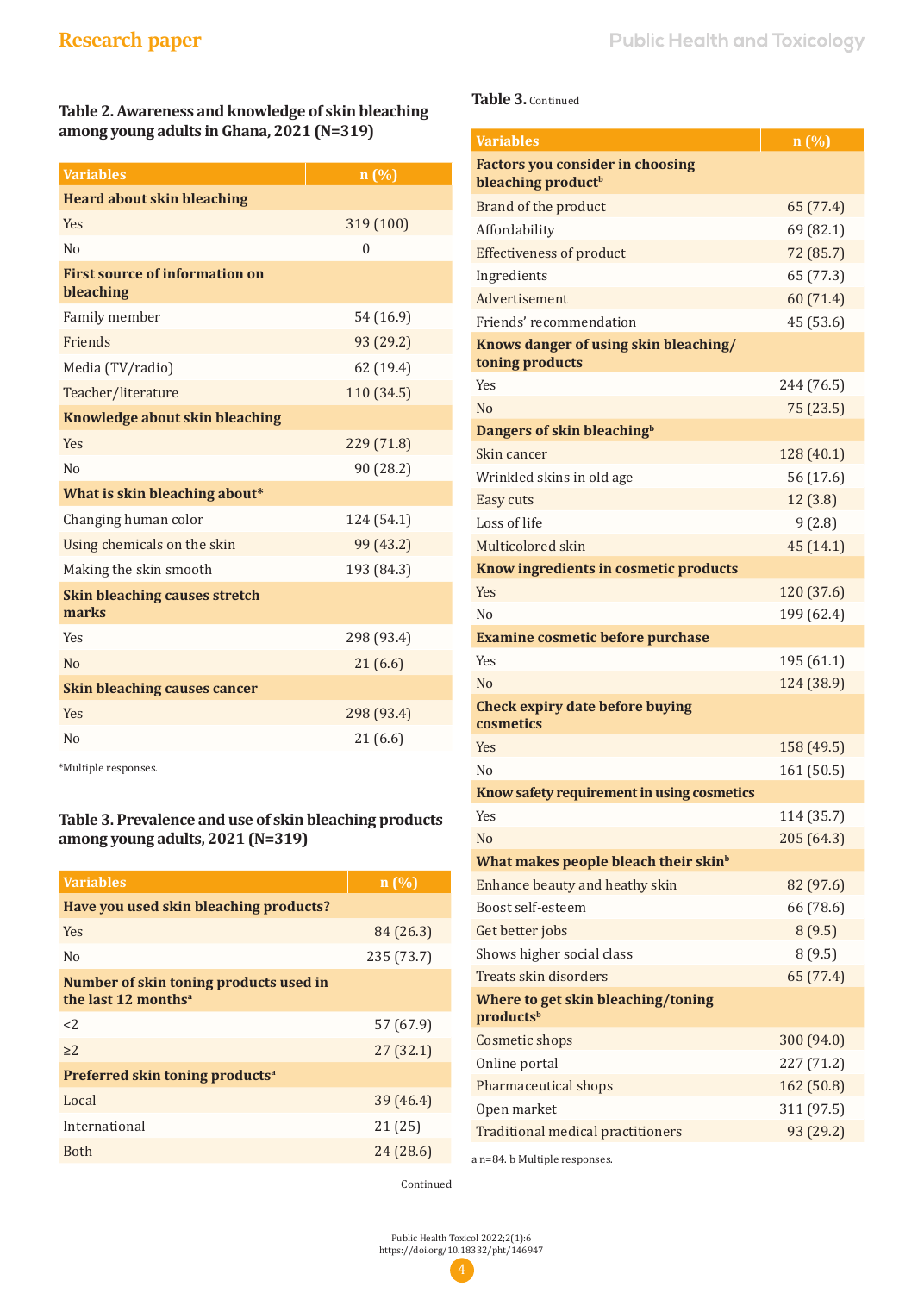**Table 4. Association between sociodemographic characteristics and skin bleaching use among young adults in Ghana, 2021 (N=319)**

| <b>Variables</b>                    | <b>Used skin bleaching products</b> |                         | $p(x^2)$                |
|-------------------------------------|-------------------------------------|-------------------------|-------------------------|
|                                     | Yes<br>n (%)                        | N <sub>o</sub><br>n (%) |                         |
| Age (years)                         |                                     |                         | 0.750(0.50)             |
| $\leq$ 20                           | 21 (24.4)                           | 65 (75.6)               |                         |
| $21 - 25$                           | 40 (25.8)                           | 115 (74.2)              |                         |
| $26 - 30$                           | 23 (29.5)                           | 55 (70.5)               |                         |
| Gender                              |                                     |                         | $0.006(7.60)*$          |
| Female                              | 53 (33.1)                           | 107 (66.9)              |                         |
| Male                                | 31 (19.5)                           | 128 (80.5)              |                         |
| <b>Marital status</b>               |                                     |                         | $\leq 0.001(29.70)$ *** |
| Married                             | 4(4.5)                              | 84 (95.5)               |                         |
| Single                              | 80 (34.6)                           | 151 (65.4)              |                         |
| <b>Skin complexion</b>              |                                     |                         | $0.040(4.20)*$          |
| Dark                                | 58 (23.6)                           | 188 (76.4)              |                         |
| Fair                                | 26 (35.6)                           | 47 (64.4)               |                         |
| Where did you grow up               |                                     |                         | $\leq 0.001(23.50)$ *** |
| Rural                               | 22 (14.1)                           | 134 (85.9)              |                         |
| Urban                               | 62 (38.0)                           | 101(62.0)               |                         |
| <b>Education level</b>              |                                     |                         | $0.002(16.80)$ **       |
| No formal education                 | 24 (47.1)                           | 27 (52.9)               |                         |
| Primary                             | 17 (31.5)                           | 37 (68.5)               |                         |
| Junior high school/middle school    | 15 (22.7)                           | 51(77.3)                |                         |
| Senior high school/vocational       | 13 (15.8)                           | 60 (82.2)               |                         |
| Tertiary                            | 15(20.0)                            | 60(80.0)                |                         |
| <b>Average monthly income (GHS)</b> |                                     |                         | $\leq 0.001(21.70)$ *** |
| $\leq\!\!1000$                      | 63 (31.5)                           | 137 (68.5)              |                         |
| 1000-2000                           | $\boldsymbol{0}$                    | 51(100.0)               |                         |
| $\geq$ 2000                         | 21 (30.9)                           | 47 (69.1)               |                         |
| <b>Occupational status</b>          |                                     |                         | $\leq 0.001(37.00)$ *** |
| Public sector employment            | 22 (18.6)                           | 96 (81.4)               |                         |
| Private sector employment           | $\boldsymbol{0}$                    | 36 (100.0)              |                         |
| Self-employed                       | 13 (22.8)                           | 44 (77.2)               |                         |
| Unemployed                          | 49 (45.4)                           | 59 (54.6)               |                         |

GHS: 1000 Ghana Cedis about 141 US\$. \*p<0.05. \*\*p<0.01. \*\*\*p<0.001.

(p=0.006,  $\chi^2$ =7.60), marital status (p<0.001,  $\chi^2$ =29.70), skin complexion (p=0.04,  $\chi^2$ =4.20), where someone grew up (p<0.001,  $\chi^2$ = 23.50), level of education (p=0.002,  $\chi^2$ =16.80), average monthly income (p<0.001,  $\chi^2$ =21.70) and occupation (p<0.001,  $\chi^2$ =37.00) and skin bleaching (Table 4).

**Predictors of skin bleaching among study respondents** 

The study found that young adults who were single (never married) were 10.4 times more likely to bleach their skin compared to those who were married (AOR=10.4; 95% CI: 3.30–33.00, p<0.001). Also, those who were fair in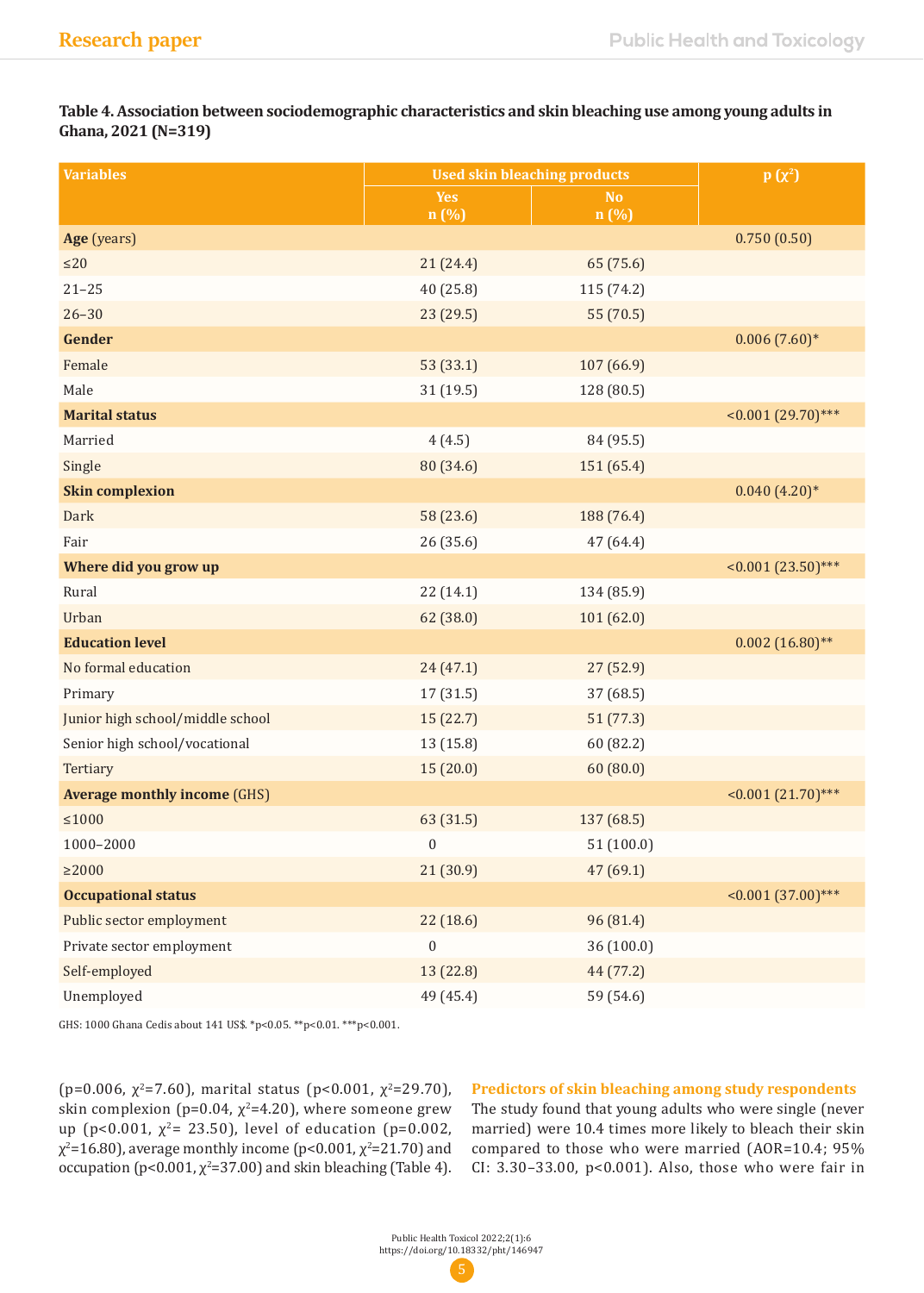| Table 5. Predictors of skin bleaching usage among |
|---------------------------------------------------|
| young adults in Ghana, 2021 (N=319)               |

| <b>AOR</b> (95%CI)  | $\mathbf{p}$  |
|---------------------|---------------|
|                     |               |
| $\mathbf{1}$        |               |
| $10.4(3.30-33.00)$  | $< 0.001$ *** |
|                     |               |
| $\mathbf{1}$        |               |
| $4.9(2.22 - 10.72)$ | $< 0.001***$  |
|                     |               |
| $\mathbf{1}$        |               |
| $0.14(0.07-0.29)$   | $< 0.001$ *** |
|                     |               |
| 1                   |               |
| $3.2(1.25 - 8.29)$  | $0.015*$      |
| $2.1(0.79 - 5.60)$  | 0.14          |
| $1.4(0.57 - 3.83)$  | 0.42          |
| $1.2(0.6 - 3.83)$   | 0.70          |
|                     |               |
| 1                   |               |
| $3.15(1.27 - 7.63)$ | $0.013*$      |
| $0.72(0.28 - 1.88)$ | 0.51          |
|                     |               |

\*p<0.05. \*\*p<0.01. \*\*\*p<0.001. AOR: adjusted odds ratio.

complexion were 4.9 times more likely to use skin bleaching products compared to those who had dark skin (AOR=4.9; 95% CI: 2.22–10.72, p<0.001). Young adult residents in rural areas were 86% less likely to patronized bleaching products compared with those in urban settlements (AOR=0.14; 95% CI: 0.07–0.29, p<0.001). Unemployed young adults were 3.15 times more likely to bleach their skin compared to those who were self-employed (AOR=3.15; 95% CI: 1.27–7.63, p=0.013). Finally, young adults with no formal education were 3.2 times more likely to use bleaching products compared to those who had tertiary education (AOR=3.2; 95% CI: 1.25–8.29, p=0.015) (Table 5).

# **DISCUSSION**

Despite the ban on skin bleaching creams and products, our study recorded relatively higher usage among respondents. Other studies reported higher prevalence in Ghana<sup>17,24,25</sup>. For example, the use of skin bleaching creams and products varies between 40.4% in Kumasi, Ashanti Region, 50.3% in the Greater Accra Region and 65.0% in the Bono-Ahafo Region $17,24,25$ . These findings suggest a weak regulatory system on the use of skin bleaching creams and products in Ghana. Universally, the use of skin bleaching products is pervasive in African Countries. With inter-African trade agreements, Ghana may continue to witness influx of skin bleaching products and agents due to the nature of our porous inland borders. It is therefore important to strengthen Ghana's borders against importation of skin bleaching products.

Important in this study is the recognition of awareness and knowledge of skin bleaching among respondents. However, these are not enough to achieve zero skin bleaching product use. Ghana's Food and Drug Authority should be adequately resourced to carry out its role effectively in relation to the enforcement of the ban on the use of skin bleaching products. Consistent with other studies<sup>17,25-27</sup> our respondents indicated knowledge on the risk of using skin bleaching products, including skin cancer and wrinkled skins in old age. Considering the young age structure of our respondents and Ghana in general<sup>28</sup>, the use of skin bleaching products among them could have long-term effects. It is recommended that, one needs to carefully read the contents label of creams before using or buying them<sup>29</sup>. Most of our respondents indicated examining the content of cosmetic products, including expiry date and safety requirements. This finding is particularly important as reading the content label of creams allows individuals to know creams that are likely to cause bleaching and avoid them.

Equally, important insights from the present study included significant differences between gender, marital status, skin complexion, location of respondents (rural/ urban), level of education, average monthly income, occupation and skin bleaching products use. The use of skin bleaching products is associated with gender (33.1% vs 18.5% : females and males, respectively) as observed in the current study, corroborating the findings of Owusuagyei et al.<sup>24</sup> with a 26.6% and 56.5% use among males and females, respectively. A meta-analysis study reported higher prevalence among males  $(28\%)^{30}$ , in contrast to our study finding and that of Owusu-agyei et al. $24$ , demonstrating varying proportions among populations of different settings. According to Owusu-agyei et al.<sup>24</sup> females were more likely to use skin bleaching products compared to males. Nonetheless, targeted public health interventions including education should be directed at both sexes. Marital status was significantly associated with the use of skin bleaching products, however being single had higher odds and positively associated with the use of skin bleaching products. This might partly explain a reason for the use of skin bleaching products such as beautification. Multiple studies have asserted that most individuals use skin bleaching products to look more beautiful and attractive $24,31$ . Skin complexion, especially fair-colored individuals were more likely to use skin bleaching. This might be because faircolored individuals may want to preserve their complexion. This is contrary to other studies that reported that dark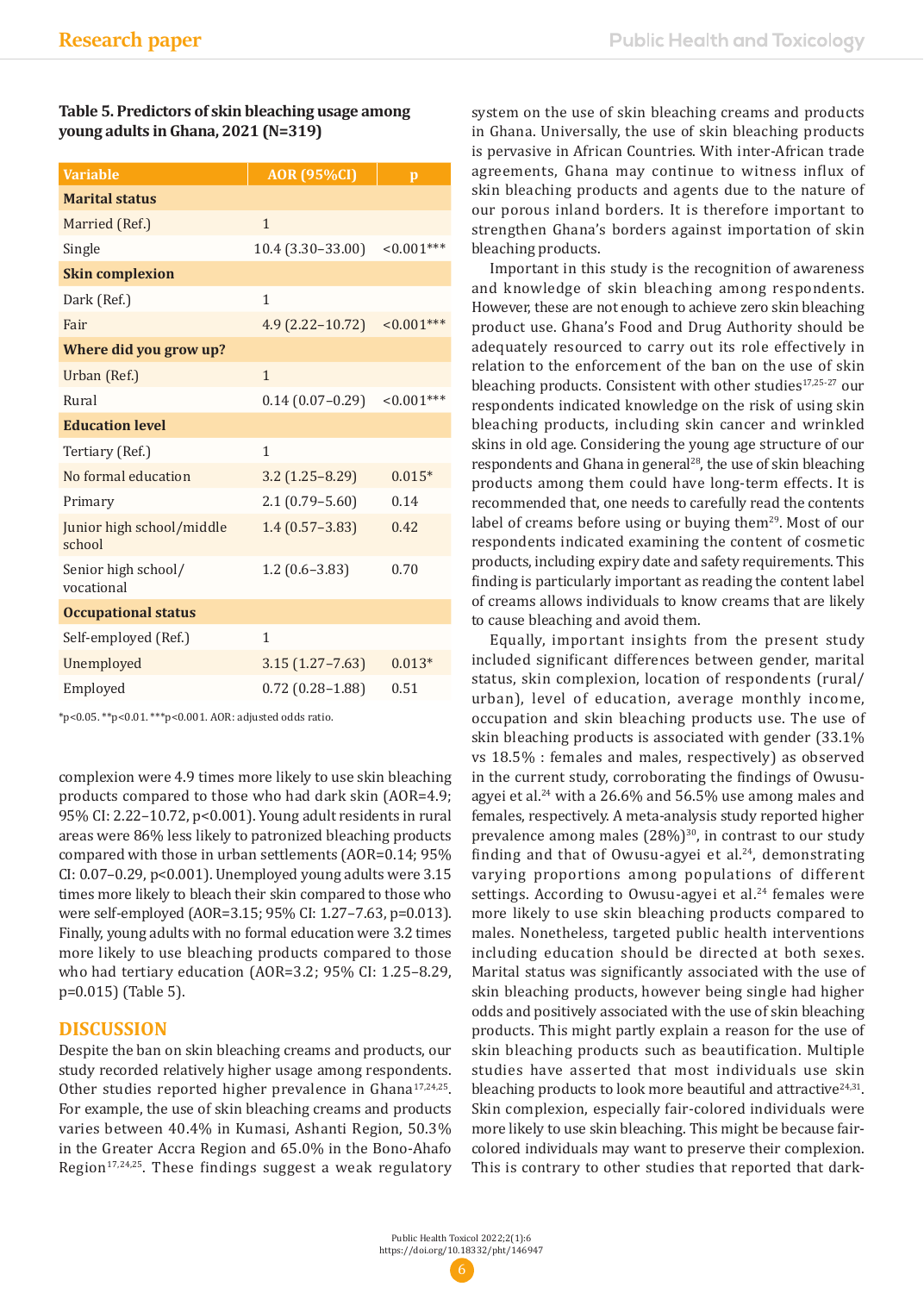colored individuals were more likely to use skin bleaching products<sup>32,33</sup>. Nevertheless, it is important to know that the skin is an essential protective covering of the body, liable to external threats and irritations. It is therefore important not to disturb the integrity of the skin so it is able to perform its protective function.

The level of education was equally noted to be associated with the use of bleaching products, consistent with the finding of Lartey et al. $25$ , especially among persons with no education. According to Sagoe et al.30, persons without education reported 17.8% use, primary school education 31.6%, and 22.8% among persons with tertiary education. Irrespective of one's educational background, the associated side effects of the use of skin bleaching products should be communicated well to the population. Occupation and average monthly income were associated with the use of skin bleaching products. Being unemployed was positively associated with the use of skin bleaching products. According to Owusu-agyei et al.<sup>24</sup> users of skin bleaching products spend almost 4% of their total monthly income on skin bleaching products.

### **Limitations**

As with self-reported surveys, our study is subject to information biases coupled with our inability to confirm responses given, although conscious effort was made to minimize this bias. Nevertheless, the study provides population-based data on skin bleaching. This can inform agencies including the Ghana's Food and Drugs Authority and other stakeholders for targeted public health interventions.

# **CONCLUSIONS**

The use of skin bleaching products was fairly high among respondents and was mainly predictable by some sociodemographic factors. The study findings highlight the need for continued enforcement of the law on the use of skin bleaching products and public health educational interventions on the harmful effects of skin bleaching.

# **REFERENCES**

- 1. Kamagaju L, Morandini R, Gahongayire F, et al. Survey on skin-lightening practices and cosmetics in Kigali, Rwanda. Int J Dermatol. 2016;55(1):45-51. doi:10.1111/ijd.12833
- 2. Skin Lighteners Global Market Trajectory & Analytics. Research and markets. Accessed February 16, 2022. https:// www.researchandmarkets.com/reports/1056077/skin\_ lighteners\_global\_market\_trajectory\_and
- 3. Faronbi JO, Oyediran OO, Adebiyi MA, Adereti SC, Faronbi GO, Famakinwa TT. Perceived risk and consequences of bleaching practices among university students in Southwest Nigeria. International Journal of Basic, Applied and Innovative Research. 2018;7(1):2-11. Accessed February 16, 2022. https://www.ajol.info/index.php/ijbair/article/ view/174844
- 4. Hunter ML. Buying racial capital: skin-bleaching and cosmetic

surgery in a globalized world. J Pan Afr Stud. 2011;4(4):142-164. Accessed February 16, 2022. https://www.jpanafrican. org/docs/vol4no4/HUNTER%20Final.pdf

- 5. Mansor N, binti Mat Ali DE, Yaacob MR. Cosmetic Usage in Malaysia: Understanding of the Major Determinants Affecting the Users. International Journal of Business and Social Science. 2010;1(3):273-281. Accessed February 16, 2022. http://www.ijbssnet.com/journals/Vol.\_1\_No.\_3\_ December\_2010/27.pdf
- 6. del Giudice P, Yves P. The widespread use of skin lightening creams in Senegal: a persistent public health problem in West Africa. Int J Dermatol. 2002;41(2):69-72. doi:10.1046/j.1365- 4362.2002.01335.x
- 7. Rambaran ABP. What factors are important in the attitude and consumption concerning skin whitening products that enhance physical appearance of women of Indian and Chinese origin in The Netherlands? Master's Thesis. Erasmus University Rotterdam; 2013. Accessed February 16, 2022. https://thesis.eur.nl/pub/15533/Rambaran-A.B.P.- 316584ar-.doc
- 8. Diongue M, Ndiaye P, Douzima PM, et al. Poids économique de la dépigmentation artificielle sur le revenu des ménages d'Afrique subsaharienne : cas du Sénégal. Economic impact of skin-lightening products on household income in sub-Saharan Africa: the case of Senegal. Article in French. Med Sante Trop. 2013;23(3):308-312. doi:10.1684/mst.2013.0190
- 9. Mahé A, Ly F, Aymard G, Dangou JM. Skin diseases associated with the cosmetic use of bleaching products in women from Dakar, Senegal. Br J Dermatol. 2003;148(3):493-500. doi:10.1046/j.1365-2133.2003.05161.x
- 10.Kouotou EA, Bissek AC, Nouind CC, Defo D, Sieleunou I, Ndam EC. Dépigmentation volontaire : pratiques et dermatoses associées chez les commerçantes de Yaoundé (Cameroun). The practice of skin bleaching and associated skin diseases among female traders in Yaoundé, Cameroon (sub-Saharan African)]. Article in French. Ann Dermatol Venereol. 2015;142(6-7):443-445. doi:10.1016/j.annder.2015.02.023
- 11.James C, Seixas AA, Harrison A, et al. Childhood Physical and Sexual Abuse in Caribbean Young Adults and Its Association with Depression, Post-Traumatic Stress, and Skin Bleaching. J Depress Anxiety. 2016;5(1):214. doi:10.4172/2167-1044.1000214
- 12.Olumide YM, Akinkugbe AO, Altraide D, et al. Complications of chronic use of skin lightening cosmetics. Int J Dermatol. 2008;47(4):344-353. doi:10.1111/j.1365-4632.2008.02719.x
- 13.Joana A, Obinnim E, Selase GR, Emefa AF. Skin Bleaching and Its Negative Effect on the Physical Appearance of the Black Skin (A Case Study of Youthful Ladies and Women in the Ho Municipality in Ghana). Research on Humanities and Social Sciences. 2016;6(12):67-73. Accessed February 16, 2022. https://www.iiste.org/Journals/index.php/RHSS/article/ viewFile/31457/32297
- 14.Blay YA. Ahoofe Kasa!: Skin Bleaching and the Function of Beauty Among Ghanaian Women. JENdA: A Journal of Culture and African Women Studies. 2009;(14). Accessed February 16, 2022. https://www.africaknowledgeproject.org/index.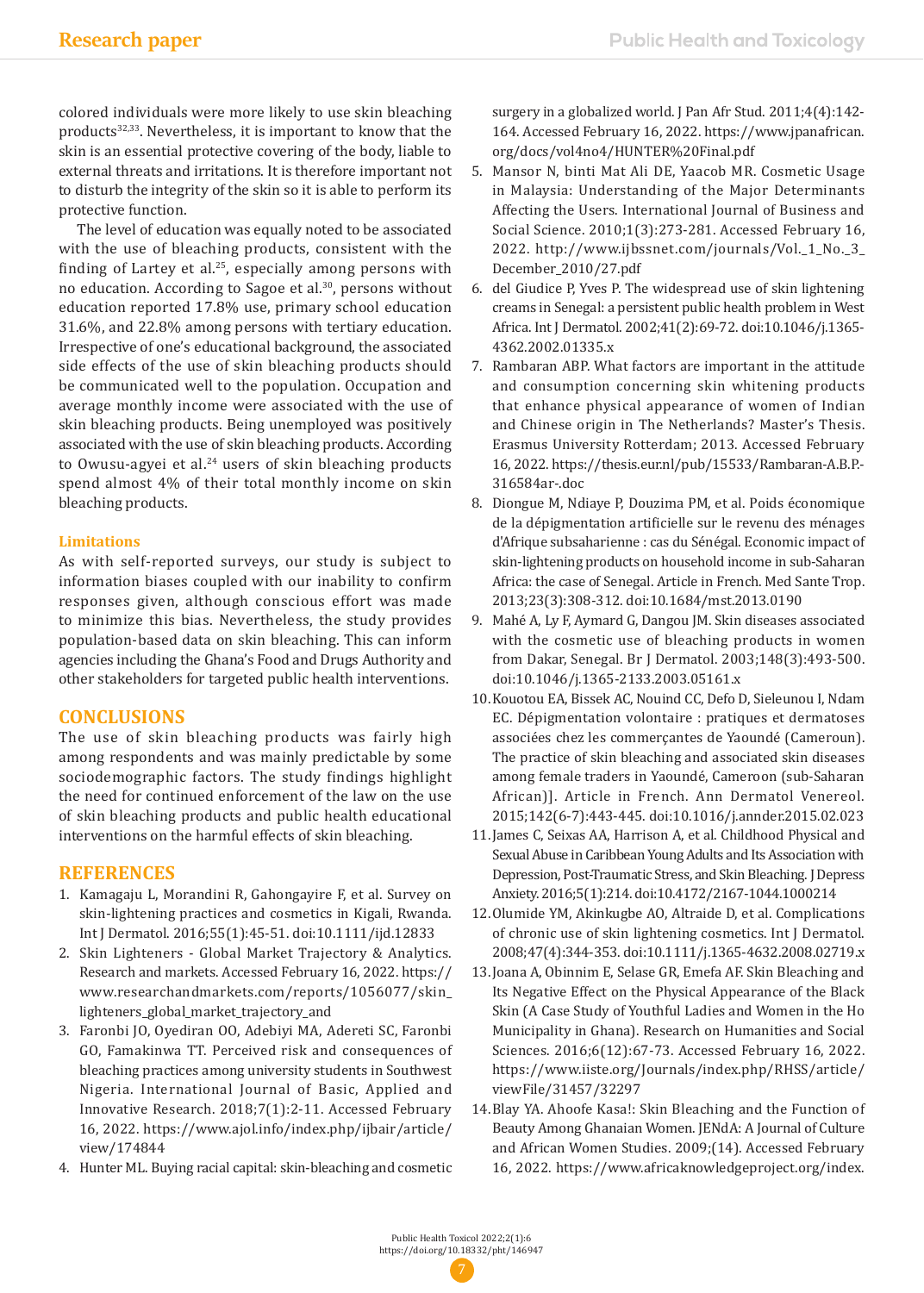php/jenda/article/view/528

- 15.Adewoyin AA. Skin Bleaching Among Female University Students. Doctoral Thesis. Walden University; 2020. Accessed February 16, 2022. https://scholarworks.waldenu.edu/cgi/ viewcontent.cgi?article=10099&context=dissertations
- 16.Fayemi AK. Is skin bleaching a moral wrong? An African bioethical perspective. Theor Med Bioeth. 2020;41(1):1-22. doi:10.1007/s11017-020-09520-1
- 17.Osei M, Ali M, Owusu A, Baiden F. Skin-lightening practices among female high school students in Ghana. Public Health. 2018;155:81-87. doi:10.1016/j.puhe.2017.11.016
- 18.Agyemang-Duah W, Mensah CM, Anokye R, et al. Prevalence and patterns of skin toning practices among female students in Ghana: a cross-sectional university-based survey. BMC Res Notes. 2019;12(1):299. doi:10.1186/s13104-019-4327-8
- 19.2010 POPULATION & HOUSING CENSUS: NATIONAL ANALYTICAL REPORT. Ghana Statistical Service; 2013. May, 2013. Accessed February 16, 2022. https://statsghana.gov. gh/gssmain/fileUpload/pressrelease/2010\_PHC\_National\_ Analytical\_Report.pdf
- 20.Snedecor GW, Cochran WG. Statistical methods. 8th ed. Iowa State University Press; 1989.
- 21.Kuffour RA, Dartey E, Owusu W, Dabuoh PM. Level of Awareness of Effects of the Use of Cosmetic Bleaching Products among Women: A Case Study of Bolgatanga Municipality of Ghana. Research on Humanities and Social Sciences. 2014;4(11):57-62. Accessed February 16, 2022. https://www.iiste.org/Journals/index.php/RHSS/article/ view/13266
- 22.Archer KJ, Lemeshow S, Hosmer DW. Goodness-of-fit tests for logistic regression models when data are collected using a complex sampling design. Comput Stat Data Anal. 2007;51(9):4450-4464. doi: 10.1016/j.csda.2006.07.006
- 23.WMA Declaration of Helsinki Ethical Principles for Medical Research Involving Human Subjects. World Medical Association; 2018. July 9, 2018. Accessed February 16, 2022. https://www.wma.net/policies-post/wma-declaration-ofhelsinki-ethical-principles-for-medical-research-involvinghuman-subjects
- 24.Owusu-Agyei M, Agyei M, Ogunleye TA. Skin-lightening practices among shoppers in select markets in Kumasi, Ghana: A cross-sectional survey. JAAD Int. 2020;1(2):104- 110. doi:10.1016/j.jdin.2020.05.006
- 25.Lartey M, Krampa FD, Abdul-Rahman M, et al. Use of skinlightening products among selected urban communities in Accra, Ghana. Int J Dermatol. 2017;56(1):32-39. doi:10.1111/ijd.13449
- 26.Pollock S, Taylor S, Oyerinde O, et al. The dark side of skin lightening: An international collaboration and review of a public health issue affecting dermatology. Int J Womens Dermatol. 2021;7(2):158-164. doi:10.1016/j.ijwd.2020.09.006
- 27.Owolabi JO, Fabiyi OS, Adelakin LA, Ekwerike MC. Effects of Skin Lightening Cream Agents - Hydroquinone and Kojic Acid, on the Skin of Adult Female Experimental Rats. Clin Cosmet Investig Dermatol. 2020;13:283-289.

doi:10.2147/CCID.S233185

- 28.GHANA 2021 POPULATION AND HOUSING CENSUS, GENERAL REPORT VOLUME 3B: AGE AND SEX PROFILE. Ghana Statistical Service; 2021. November, 2021. Accessed February 16, 2022. https://census2021.statsghana.gov.gh/ gssmain/fileUpload/reportthemelist/2021%20PHC%20 General%20Report%20Vol%203B\_Age%20and%20Sex%20 Profile\_181121b.pdf
- 29.Joana A, Obinnim E, Selase GR, Emefa AF. Skin Bleaching and Its Negative Effect on the Physical Appearance of the Black Skin (A Case Study of Youthful Ladies and Women in the Ho Municipality in Ghana). Research on Humanities and Social Sciences. 2016;6(12):67-73. Accessed February 16, 2022. https://www.iiste.org/Journals/index.php/RHSS/article/ view/31457
- 30.Sagoe D, Pallesen S, Dlova NC, Lartey M, Ezzedine K, Dadzie O. The global prevalence and correlates of skin bleaching: a meta-analysis and meta-regression analysis. Int J Dermatol. 2019;58(1):24-44. doi:10.1111/ijd.14052
- 31.Asante G. Glocalized whiteness: Sustaining and reproducing whiteness through "skin toning" in post-colonial Ghana. Journal of International and Intercultural Communication. 2016;9(2):87-103. doi:10.1080/17513057.2016.1154184
- 32.Adu-Gyamfi S, Gyasi RM, Oware R, Adu-Agyeman G. Skin Bleaching Narratives Responses from Women Bleaches and Stakeholders in Ghana (1950s – 2015). Ethnologia Actualis. 2019;18(2):100-117. doi:10.2478/eas-2019-0005
- 33.Walker Gautier S. Black Beauty: Womanist Consciousness as a Protective Factor in Black Women's Body Image Satisfaction. J Black Psychol. 2021;47(8):631-656. doi:10.1177/00957984211034960